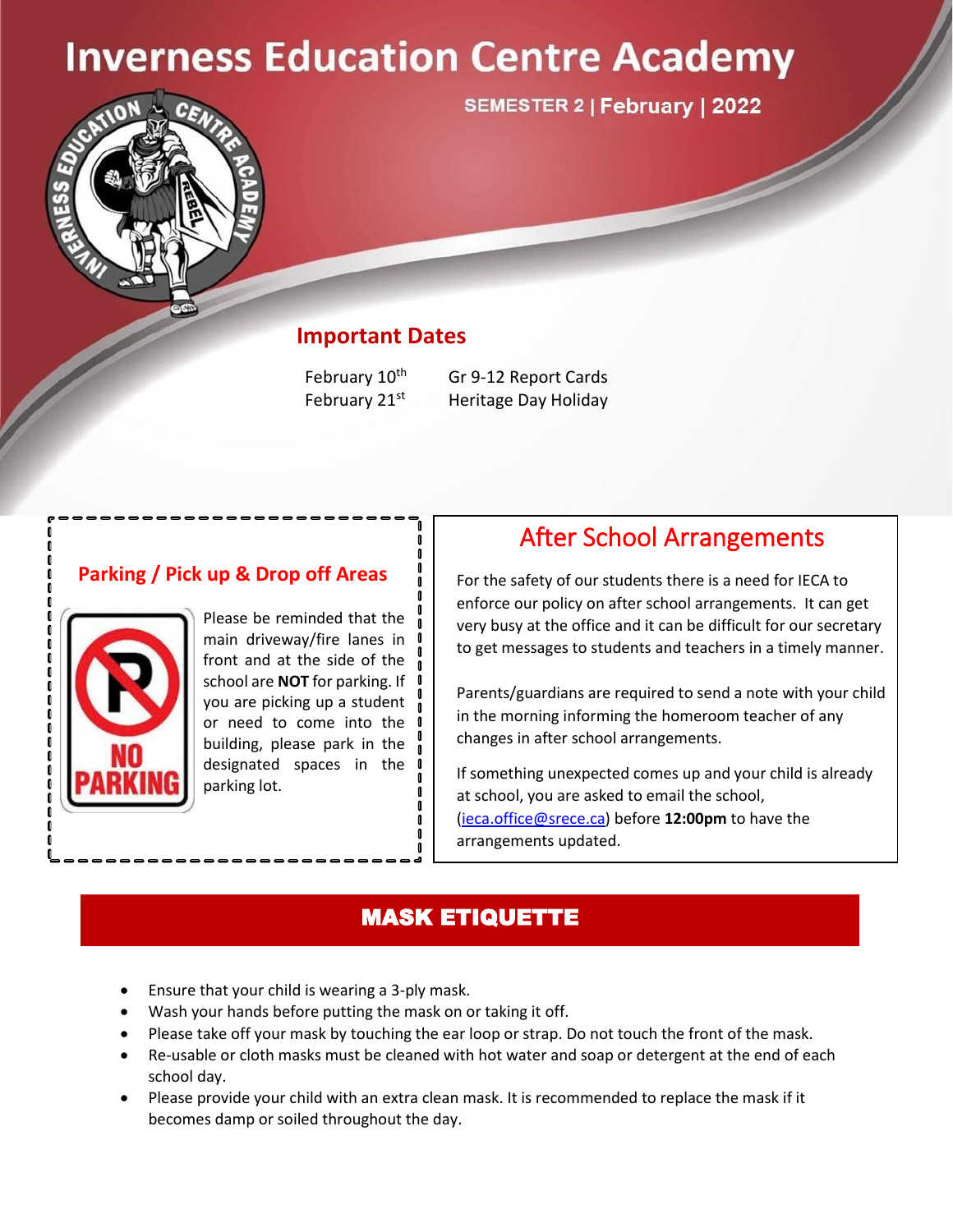

# **Water Bottles**

Please do not forget to send your child's water bottle to school. SRCE has removed the older style water fountains for COVID-19 safety reasons and replaced them with water bottle fill stations. Please make sure your child has a water bottle as there will be no cups available. This will also help reduce plastic waste.



### **January is Literacy Month**

**The grade 2 class has been working very hard on their literacy skills.**



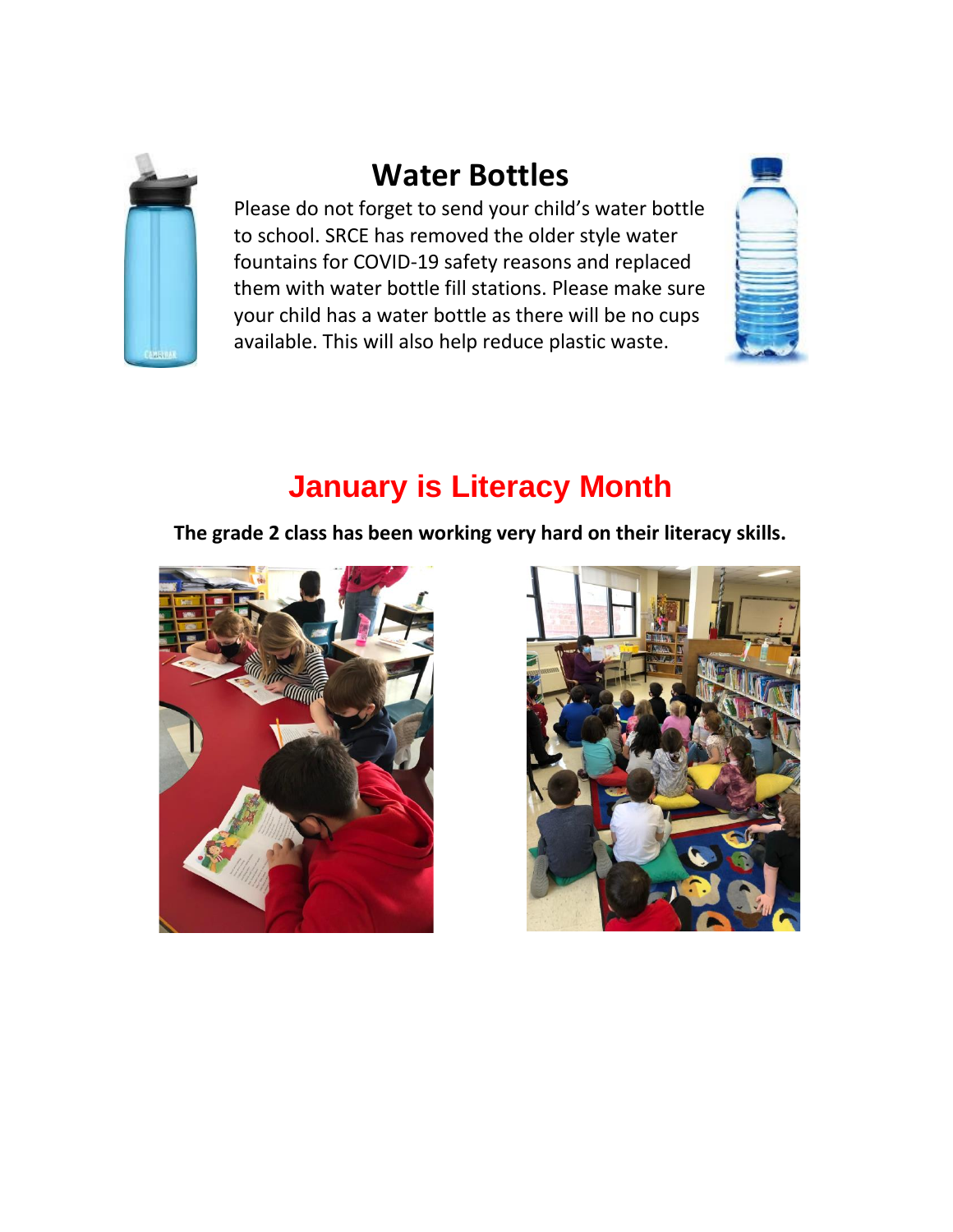

**The Grade Primary-One class were enjoying playing scoop ball in the gym.**

**Grade 3's had a virtual art lesson with artist Abby Hann**

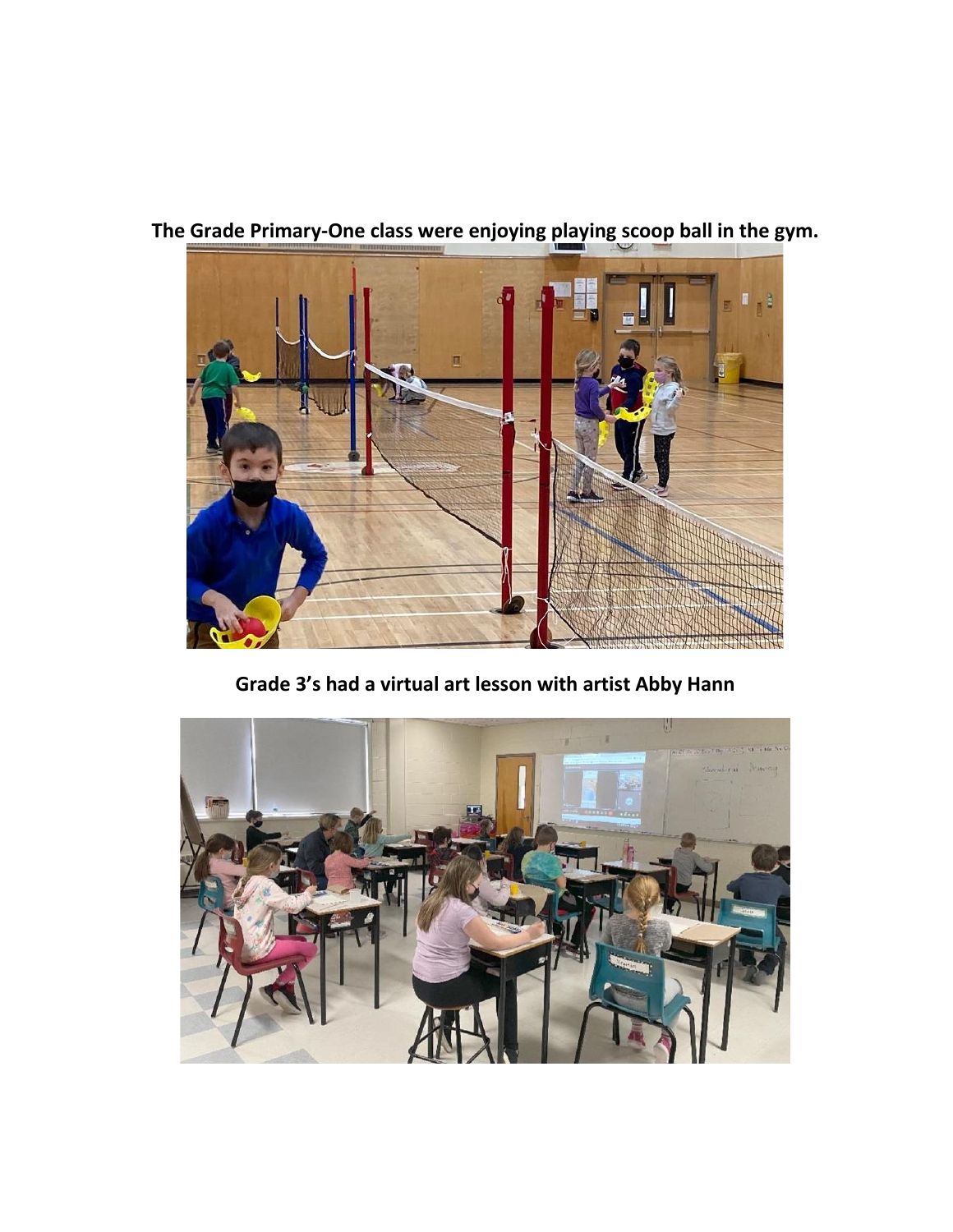

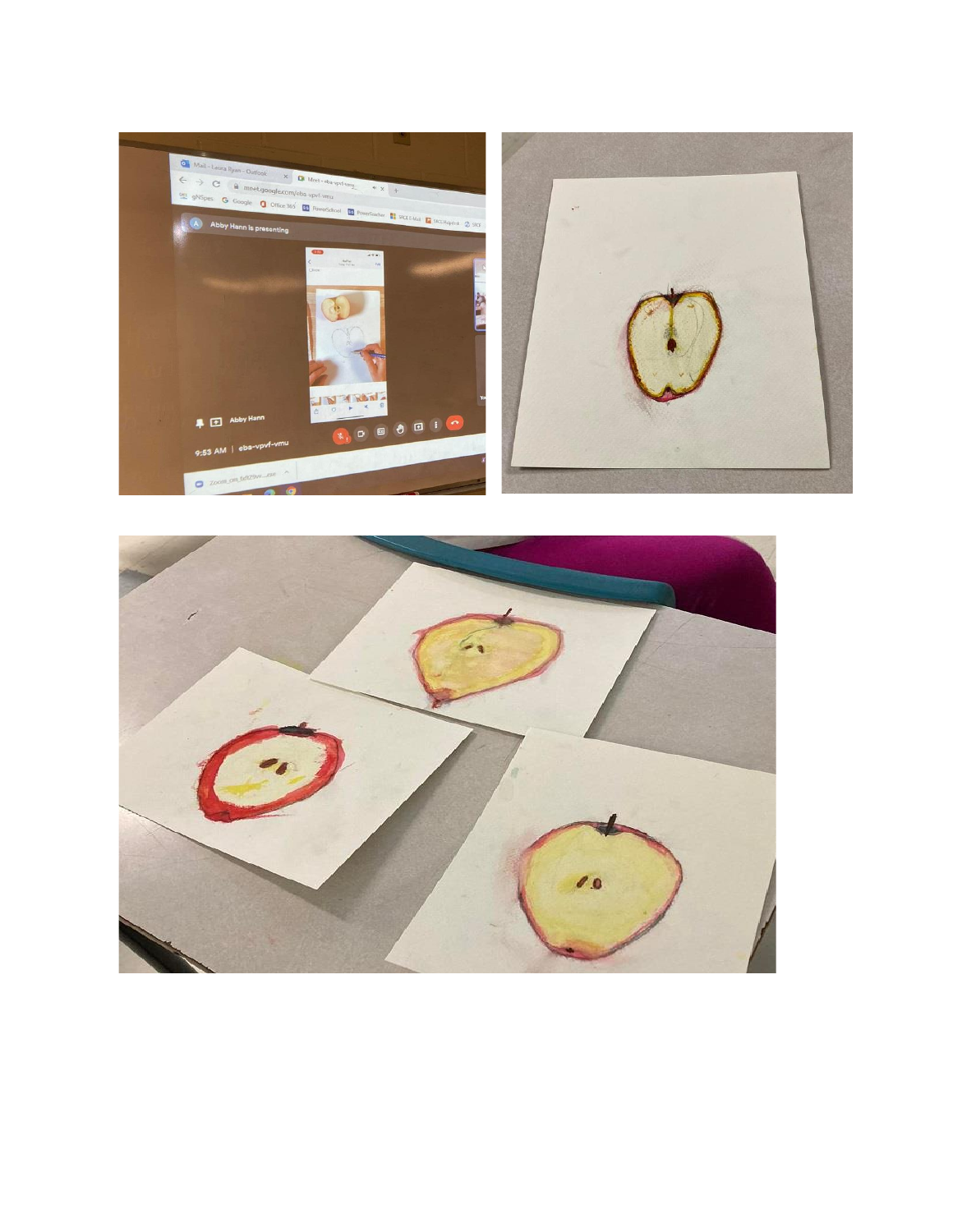### **SRCE CELEBRATES AFRICAN HERITAGE MONTH 2022**



"February is recognized internationally as African Heritage Month – a time to celebrate and share the culture, history, and achievements of people of African descent from all over the world. The African Heritage Month 2022 theme, *Through Our Eyes: The Voices of African Nova Scotians*, recognizes the legacies of people of African descent through first voice, lived realities and experiences. The theme is also reflected in the United Nations' declaration of the *International Decade of People of African Descent* from 2015 to 2024, which embraces the themes of recognition, justice, and development.

The SRCE has designated the week of February 7 to 11, 2022, as Black Lives Matter Week in schools. During this week, teachers will incorporate the Re-Imagine African Heritage Month resources in a variety of thought-provoking educational lessons in their classroom instruction to support student learning as they listen to one another's perspectives, interpretation, and views of the world; learn about our shared history; share and celebrate cultures; and discuss ways to act to make our communities a better place for all. These learning opportunities will highlight the connection of our past to today and how this information shapes and enhances our understanding. This is also the perfect time for each of us to reflect on our shared history and understanding of the contributions and traditions of people of African descent."